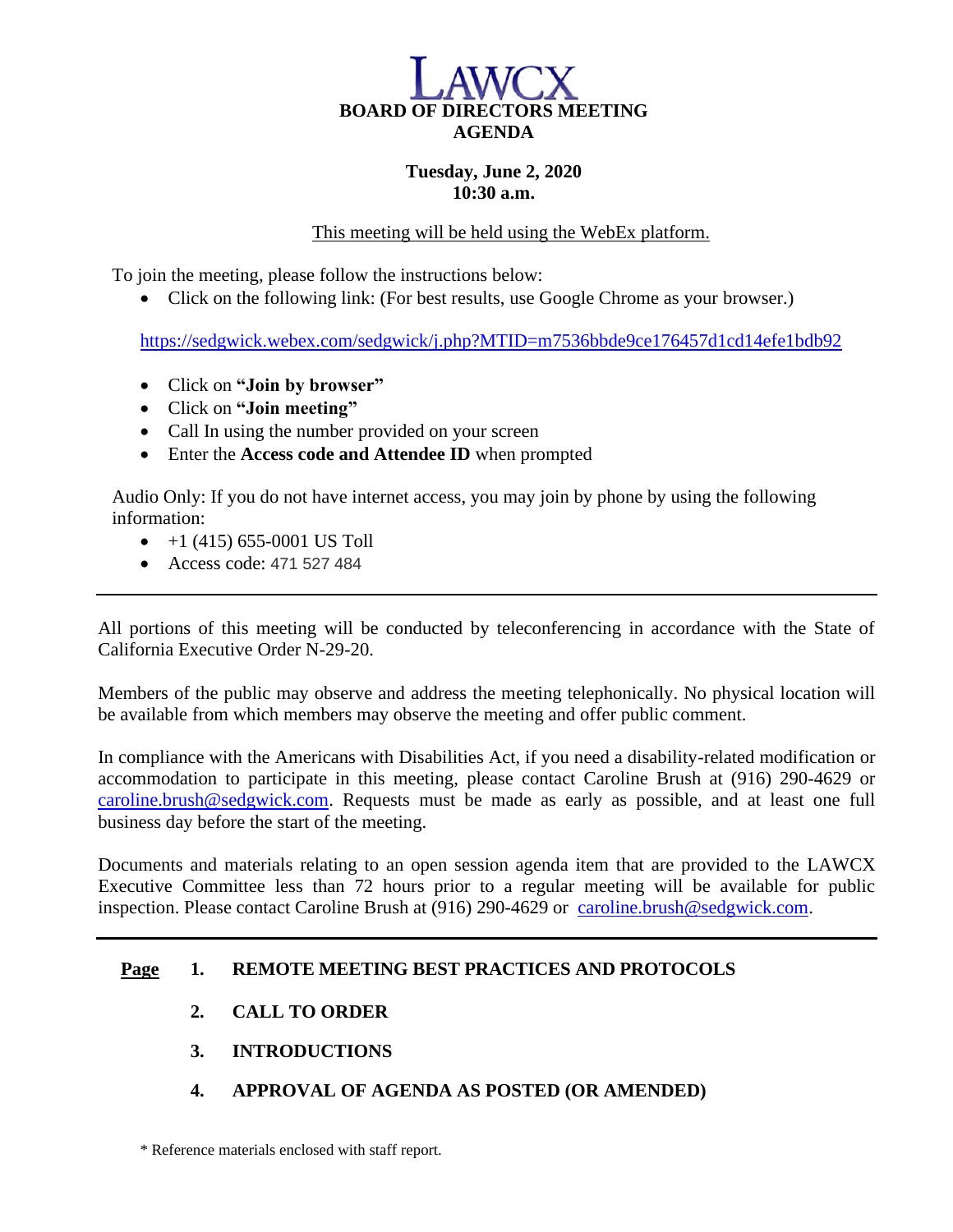**5. PUBLIC COMMENTS** – The Public may submit any questions in advance of the meeting by contacting Jim Elledge at: [jim.elledge@sedgwick.com.](mailto:jim.elledge@sedgwick.com) This time is reserved for members of the public to address the Board relative to matters of the LAWCX not on the agenda. No action may be taken on non-agenda items unless authorized by law. Comments will be limited to five minutes per person and twenty minutes in total.

# **6. CONSENT CALENDAR**

If a Board member would like to discuss any item listed, it may be pulled from the Consent Calendar.

- **6** A. Minutes from the November 5, 2019, Board of Directors Meeting
- **14** B. 2019-2020 Activity Summary
- **19** C. Treasurer's Report dated March 31, 2020
- **71** D. Warrant Listing: April May 2020
- **73** E. Risk Control Program Update Fiscal Year 2019/20
- **79** F. Report on Member Withdrawal Notices
- **80** G. Results of Member Survey for Vendor Services
- **110** H. Memorandum of Coverage (MOC) for the 2020/21 Program Year
- **126** I. Conflict of Interest Code – Biennial Review
- **130** J. Board of Directors Meeting Schedule for Fiscal Year 2020/21
- **131** K. Resolution No. 1-2020 Regarding All Bank Accounts, Credit Cards, and Authorized Signatures

*Recommendation: Approval of the Consent Calendar.*

## **7. ACTION/DISCUSSION ITEMS**

136 \*A. Emerging Issues Related to COVID-19 *Recommendation: None. Information only.* **140** \*B. PFM Report on Longer Duration Investing *Recommendation: Provide direction to staff.* **154** \*C. Risk Control Service Plan for 2020/21 *Recommendation: Approve the 2020/21 LAWCX Risk Control Plan.* **157** \*D. Proposed Operating Budget for the 2020/21 Program Year *Recommendation: Approve the Proposed 2020/21 Program Year Operating Budget.* **176** \*E. Financial Statement as of March 31, 2020 *Recommendation: Receive and file.* **182** \*F. Election of Executive Committee Officer and Members *Accept the Nominating Committee's recommendation to elect Beverly Jensen to the office of Vice-President, Janet Hamilton as an At-Large committee member, and LeeAnn McPhillips as an At-Large committee member for the term of 7/1/2020 to 6/30/2022.* 

\* Reference materials enclosed with staff report.